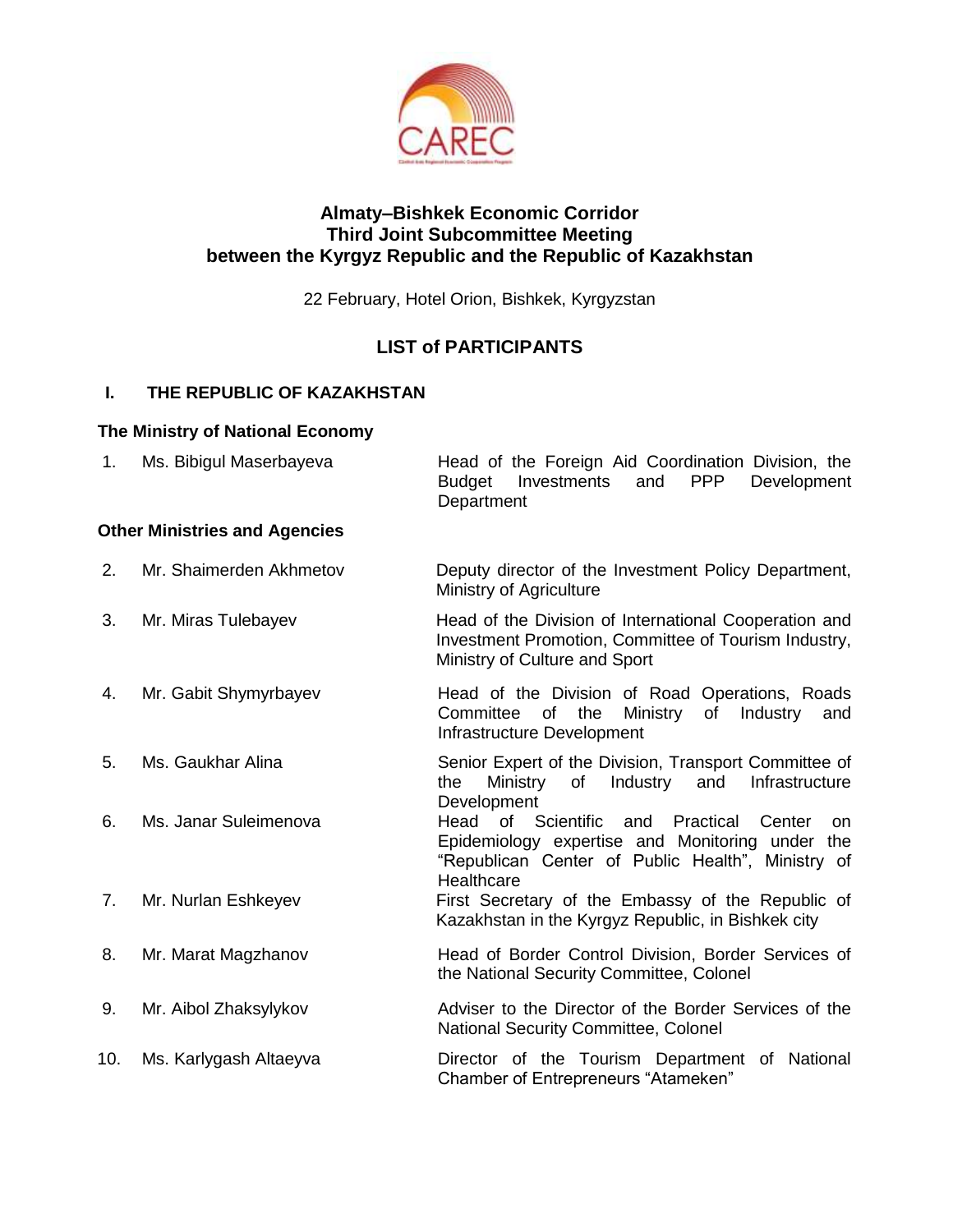

| 11. | Ms. Saltanat Abdikarimova | Managing Director of the organization of Republican<br>competitions - Deputy Director of the Department of<br>Basic Industries and Ecology, National Chamber of<br>Entrepreneurs "Atameken" |
|-----|---------------------------|---------------------------------------------------------------------------------------------------------------------------------------------------------------------------------------------|
| 12. | Mr. Nurlan Iskakov        | Director of the Department of tourist destinations,<br>"Kazakh Tourism" JSC                                                                                                                 |
| 13. | Ms. Karlygash Aralbekova  | Head of the Tourism Division, Akimat of Zhambyl<br>oblast                                                                                                                                   |
| 14. | Mr. Arkau Shantayev       | Deputy Head of Tourism Division of Almaty Oblast                                                                                                                                            |
| 15. | Mr. Dossym Kydyrbayev     | Managing Partner of "Rakurs Consulting", the Founder<br>of ATKAR                                                                                                                            |
| 16. | Ms. Rysty Karabayeva      | President of "Eurasian Tourist Association"                                                                                                                                                 |
| 17. | Ms. Rashida Shaikenova    | President, "Kazakhstan Tourist Association"                                                                                                                                                 |
| 18. | Mr. Edige Margulan        | Deputy Head of Tourism and Foreign<br>Affairs<br>Department of Almaty city - Deputy Head of Tourist<br><b>Information Center</b>                                                            |
| 19. | Ms. Gulzhan Arginbayeva   | Adviser to Akim of Turkestan Region                                                                                                                                                         |
| 20. | Ms. Nelli Sherbakova      | Director of "Park Project" LLP, Almaty oblast                                                                                                                                               |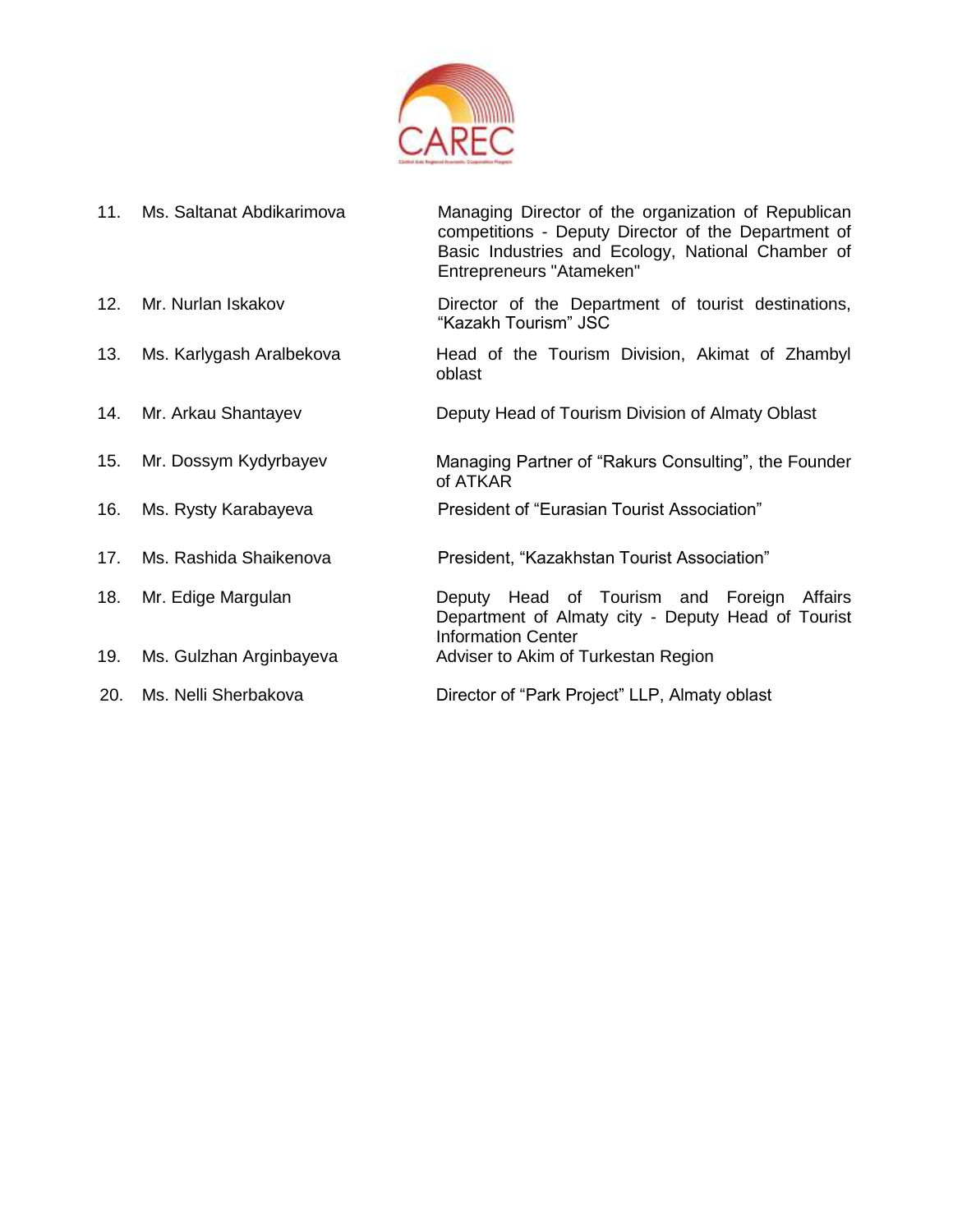

#### **II. KYRGYZ REPUBLIC**

| 1.             | Mr. Avtandil Alybaev   | Deputy Minister of Economy, CAREC National<br>Focal Point for the Kyrgyz Republic, Co-Chairman<br>of the ABEC Subcommittee |
|----------------|------------------------|----------------------------------------------------------------------------------------------------------------------------|
| 2.             | Mr. Kurmanbek Isakov   | Deputy Chairman, State Border Service                                                                                      |
| 3.             | Mr. Damir Monoldorov   | First Deputy Plenipotentiary Representative of the<br>Government of the Kyrgyz Republic in the Issyk Kul<br>Oblast         |
| 4.             | Mr. Elkinbek Ashirbaev | First Deputy Plenipotentiary Representative of the<br>Government of the Kyrgyz Republic in the Chuy<br><b>Oblast</b>       |
| 5.             | Mr. Nurlan Jalbiev     | Head of Border Control Department, State Border<br>Service                                                                 |
| 6.             | Mr. Sultan Akhmatov    | Head of Aid Strategy Department, Ministry of<br>Economy                                                                    |
| 7 <sub>1</sub> | Mr. Maksat Damir Uulu  | Director, Tourism Department, Ministry of Culture,<br><b>Information and Tourism</b>                                       |
| 8.             | Mr. Chubak Omorov      | Deputy Director, Tourism Department, Ministry of<br>Culture, Information and Tourism                                       |
| 9.             | Mr. Ruslan Matkerimov  | Head of First Political Department, Ministry Foreign<br><b>Affairs</b>                                                     |
| 10.            | Mr. A. Kankuliev       | Specialist, State Agency on Environmental<br><b>Protection and Forestry</b>                                                |
| 11.            | Ms. Dj. Amankuloca     | Public Diagnostic Centre under Ministry of<br>Healthcare                                                                   |
| 12.            | Mr. N. Duishenaliev    | Public Diagnostic Centre under Ministry of<br>Healthcare                                                                   |
| 13.            | Mr. A. Tologonov       | Drug Supply and Medical Equipment Department<br>under the Ministry of Healthcare                                           |
| 14             | Ms. B. Ismailova       | Public Health department, Ministry of Healthcare                                                                           |
| 15.            | Mr. B. Bazaraliev      | Road Management Department, Ministry of<br><b>Transport and Roads</b>                                                      |
| .16.           | Mr. Tilet Bayanbek     | Chief Specialist, Coordination and Donor<br>Assistance Analysis Unit, Ministry of Economy                                  |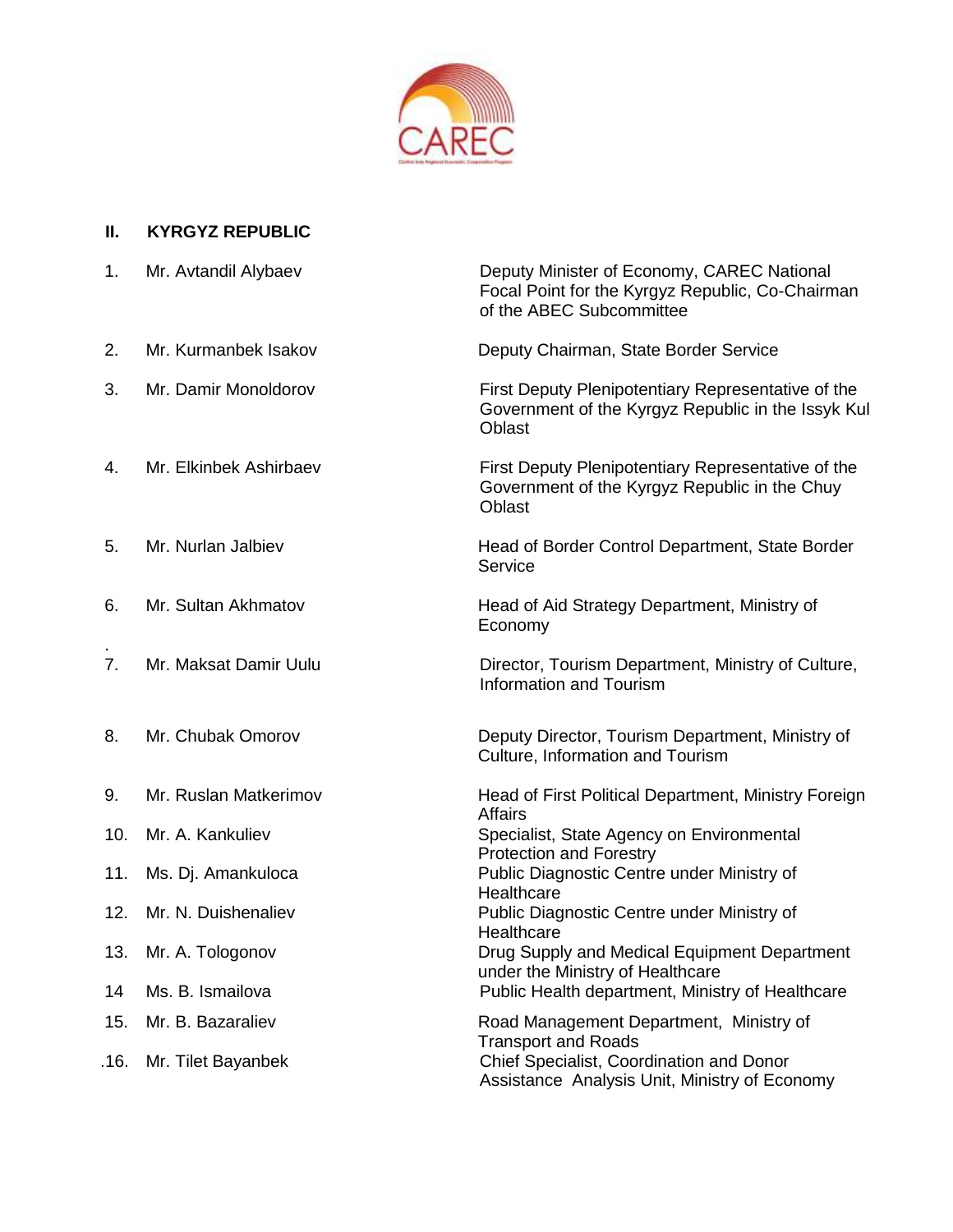

| 17. | Mr. Bekjan Joloev       | Specialist, Ministry of Agriculture, Food Industry and<br>Melioration                                              |
|-----|-------------------------|--------------------------------------------------------------------------------------------------------------------|
| 18. | Mr. Atambek Botoev      | Head of Division, Ministry of Agriculture, Food<br>Industry and Melioration                                        |
| 19. | Mr. A. Tologonov        | Officer, Border Control Department, State Border<br>Service                                                        |
| 20. | Mr. Nurbek Saparov      | Executive Director, Kyrgyz Association of Tourist<br><b>Operators</b>                                              |
| 21. | Mr. Daniyar Kazakov     | President, Economic Chamber                                                                                        |
| 22. | Mr. Nurlan Musuraliev   | Vice-President, Chamber of Trade and Industry                                                                      |
| 23. | Ms. Aisulu Abakirova    | Specialist, Strategic Development Division, Tourism<br>Department, Ministry of Culture, Information and<br>Tourism |
| 24. | Mr. Nurgazy Toichiev    | Specialist, Strategic Development Division, Tourism<br>Department, Ministry of Culture, Information and<br>Tourism |
| 25. | Mr. B. Derbishov        | Chief Specialist, Automobile and Water Transport<br>Agency under the Ministry of Transport and Roads               |
| 26. | Mr. Bektursun Dykambaev | Leading Specialist, Road Department, Ministry of<br><b>Transport and Roads</b>                                     |
| 27. | Mr. Kubat Umurzakov     | Expert, Ministry of Economy                                                                                        |
| 28. | Ms. A. Musabaeva        | Ak-Sai Travel company                                                                                              |

### **III. ASIAN DEVELOPMENT BANK**

| 1 <sub>1</sub> | Mr. Safdar Parvez        | Director, CWRC, ADB                                         |
|----------------|--------------------------|-------------------------------------------------------------|
| 2.             | Ms. Candice McDeigan     | <b>ADB Country Director, KYRM</b>                           |
| 3.             | Mr. Kristian Rosbach     | Economist (Regional Cooperation), ABEC Team<br>Leader, CWRC |
| 4.             | Mr. Guoliang Wu          | Senior Regional Cooperation Specialist, CWRD                |
| 5.             | Ms. Carmela Espina       | Senior Economics Officer, CWRD                              |
| 6.             | Mr. Steven Lewis-Workman | <b>Head Portfolio Administration, KYRM</b>                  |
| 7.             | Ms. Ainagul Amanova      | Project Officer, KYRM                                       |
| 8.             | Mr. Mamatkalil Razaev    | Project Officer, KYRM                                       |
| 9.             | Ms. Aliman Temirbek      | <b>External Relations Coordinator, KYRM</b>                 |